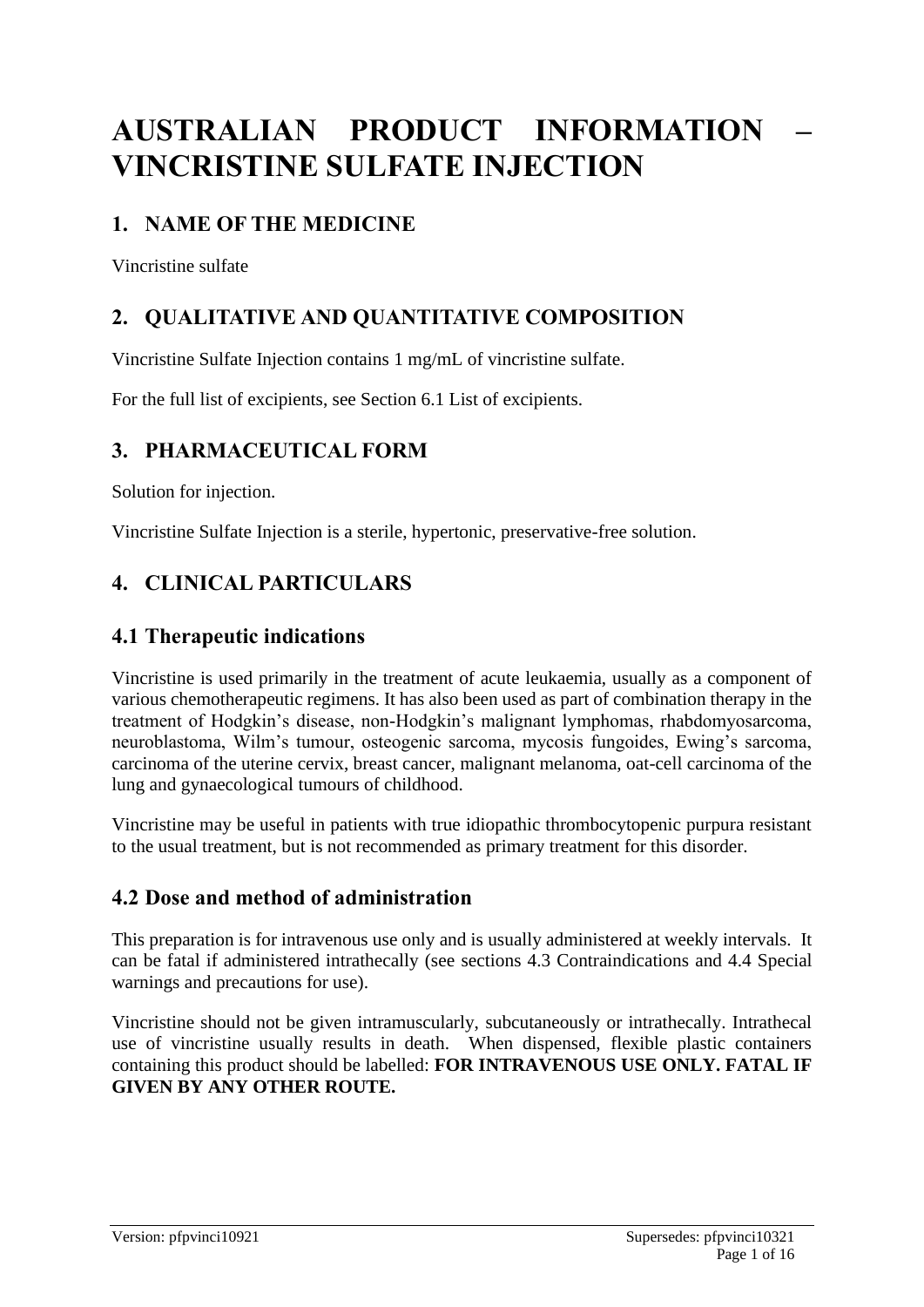#### **Dosage**

Neurotoxicity appears to be dose related. Extreme care must be used in calculating and administrating the dose of vincristine since overdosage may have very serious or fatal outcome (see section 4.9 Overdose).

Vincristine has been given by many different dosing schemes and in combination with many other drugs. As the range between therapeutic and toxic levels is narrow and the response is varied, the dosage must always be carefully adjusted according to the needs of the individual.

The calculated dose of the vincristine solution should be administered ONLY through a vein by intravenous infusion (IV) according to the treatment protocol and under constant supervision for signs of extravasation.

#### **Children**

The usual dose is  $1.5$ -2.0mg/m<sup>2</sup> body surface area.

For children <10kg or body surface area  $\langle 1 \text{m}^2 0.05 \text{mg/kg}$  weekly.

#### **Adults**

The usual dose is  $0.4$ -1.4mg/m<sup>2</sup> body surface area.

#### **Method of administration**

Vincristine Sulfate Injection may be infused via a flexible plastic container into the tubing or sidearm of a free flowing I.V. infusion of 0.9% sodium chloride or 5% glucose, or directly into a vein. Care should be taken to avoid extravasation as this may cause local ulceration. Vincristine Sulfate Injection should not be diluted in solutions that raise or lower the pH outside the range of 3.5 to 5.5. It should not be mixed with anything other than 0.9% sodium chloride or 5% glucose.

TO REDUCE THE POTENTIAL FOR FATAL MEDICATION ERRORS DUE TO INCORRECT ROUTE OF ADMINISTRATION, VINCRISTINE SULFATE INJECTION IS RECOMMENDED TO BE DILUTED IN A FLEXIBLE PLASTIC CONTAINER AND PROMINENTLY LABELED AS INDICATED **FOR INTRAVENOUS USE ONLY – FATAL IF GIVEN BY OTHER ROUTES** (see Sections 4.3 Contraindications and 4.4 Special warnings and precautions of use).

Always check the needle position before intravenously administering vincristine. If there is a swelling or other evidence of injection site leakage, it may cause considerable irritation. Cease the infusion immediately and give the remaining dose at another site. Immediately apply local measures (hyaluronidase, local heat) to try to reduce both discomfort and the risk of cellulitis.

Syringes should not be used for Vincristine Sulfate Injection administration. Preparation must be by dilution in small volume intravenous bags (the 'minibag' technique), rather than in a syringe, to protect against accidental administration via a spinal route.

#### **Handling precautions**

As with all antineoplastic agents, trained personnel should prepare Vincristine Sulfate Injection. This should be performed in a designated area (preferably a cytotoxic laminar flow cabinet). Protective gown, mask, gloves and appropriate eye protection should be worn when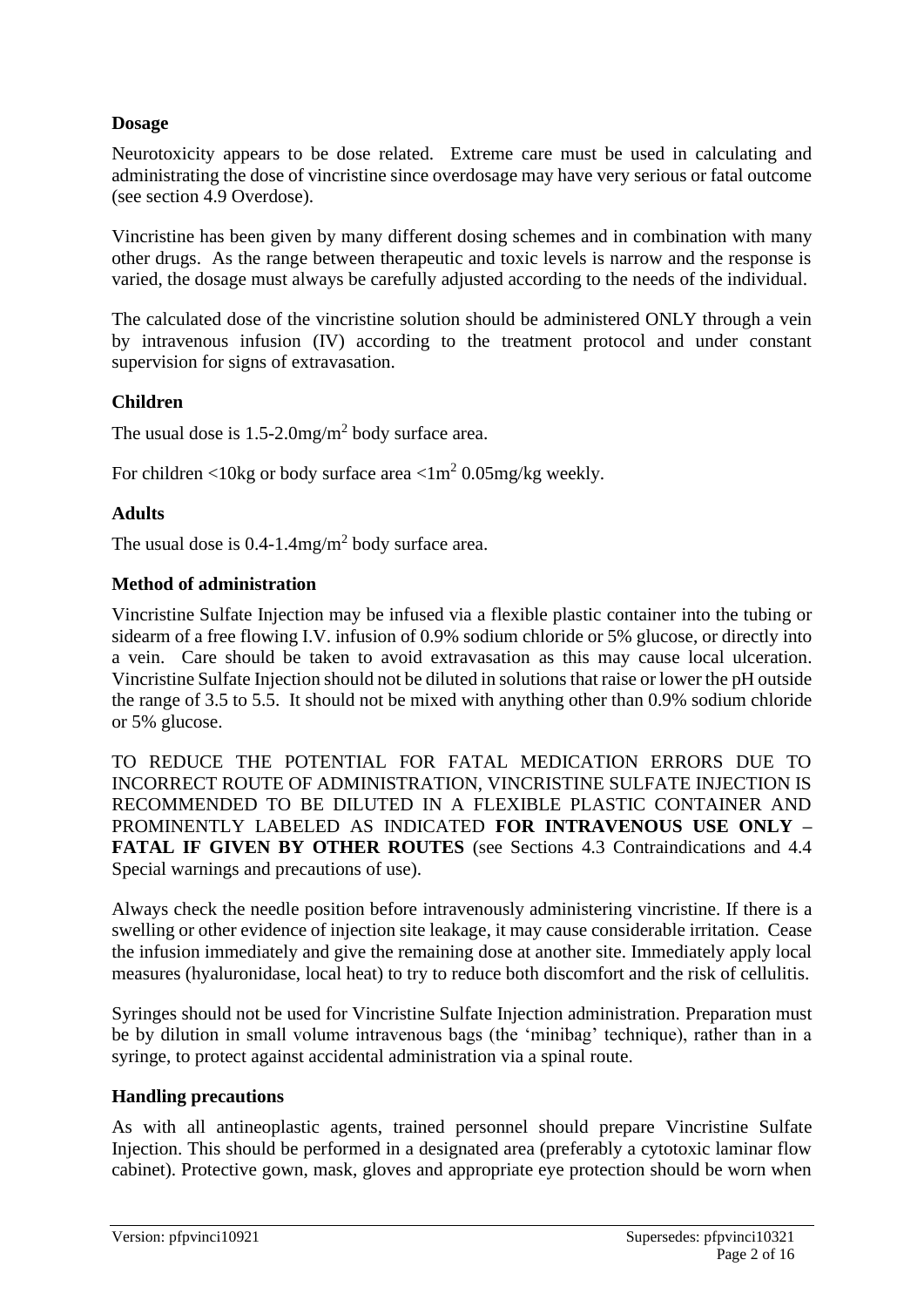handling vincristine. Where solution accidentally contacts skin or mucosa, the affected area should be immediately washed thoroughly with soap and water. It is recommended that pregnant personnel not handle cytotoxic agents such as vincristine. Luer-Lock fitting syringes are recommended. Large bore needles are recommended to minimise pressure and possible formation of aerosols. Aerosols may also be reduced by using a venting needle during preparation.

Do not add extra fluid to the vial prior to removal of the dose. Withdraw the solution of vincristine sulfate into an accurate syringe, measuring the dose carefully. Do not add extra fluid to the vial in an attempt to empty it completely.

Items used to prepare vincristine, or articles associated with body waste, should be disposed of by placing in a double sealed polythene bag and incinerating at 1100°C. When handling urine and faeces from patients receiving vincristine, protective clothing should be worn for up to 4- 7 days respectively after therapy.

#### **Spills and disposal**

If spills occur, restrict access to the affected area. Wear two pairs of gloves (latex rubber), a respirator mask, a protective gown and safety glasses. Limit the spread of the spill by covering with a suitable material such as absorbent towel or adsorbent granules. Spills may also be treated with 5% sodium hydroxide. Collect up absorbent/adsorbent material and other debris from spill and place in a leak proof plastic container and label accordingly. Cytotoxic waste should be regarded as hazardous or toxic and clearly labelled 'CYTOTOXIC WASTE FOR INCINERATION AT 1100°C'. Waste material should be incinerated at 1100°C for at least 1 second. Cleanse the remaining spill area with copious amounts of water.

#### **Dosage adjustment**

Patients with biliary obstruction; pre-existing neuropathies; liver dysfunction or jaundice; and the elderly.

A direct serum bilirubin >3mg/100mL should prompt a 50% reduction in dosage.

When used in combination with L-asparaginase, vincristine sulfate should be given 12 to 24 hours before the administration of the enzyme in order to minimise toxicity (see section 4.5 Interactions with other medicines and other forms of interactions); administering Lasparaginase before vincristine may reduce hepatic clearance of vincristine sulfate.

# **4.3 Contraindications**

Known hypersensitivity to vincristine sulfate, other vinca alkaloids or any of the excipients.

Intrathecal administration, as usually results in death (see section 4.4 Special warnings and precautions for use).

Patients with the demyelinating form of Charcot-Marie-Tooth syndrome.

Patients receiving radiation therapy through ports that include the liver.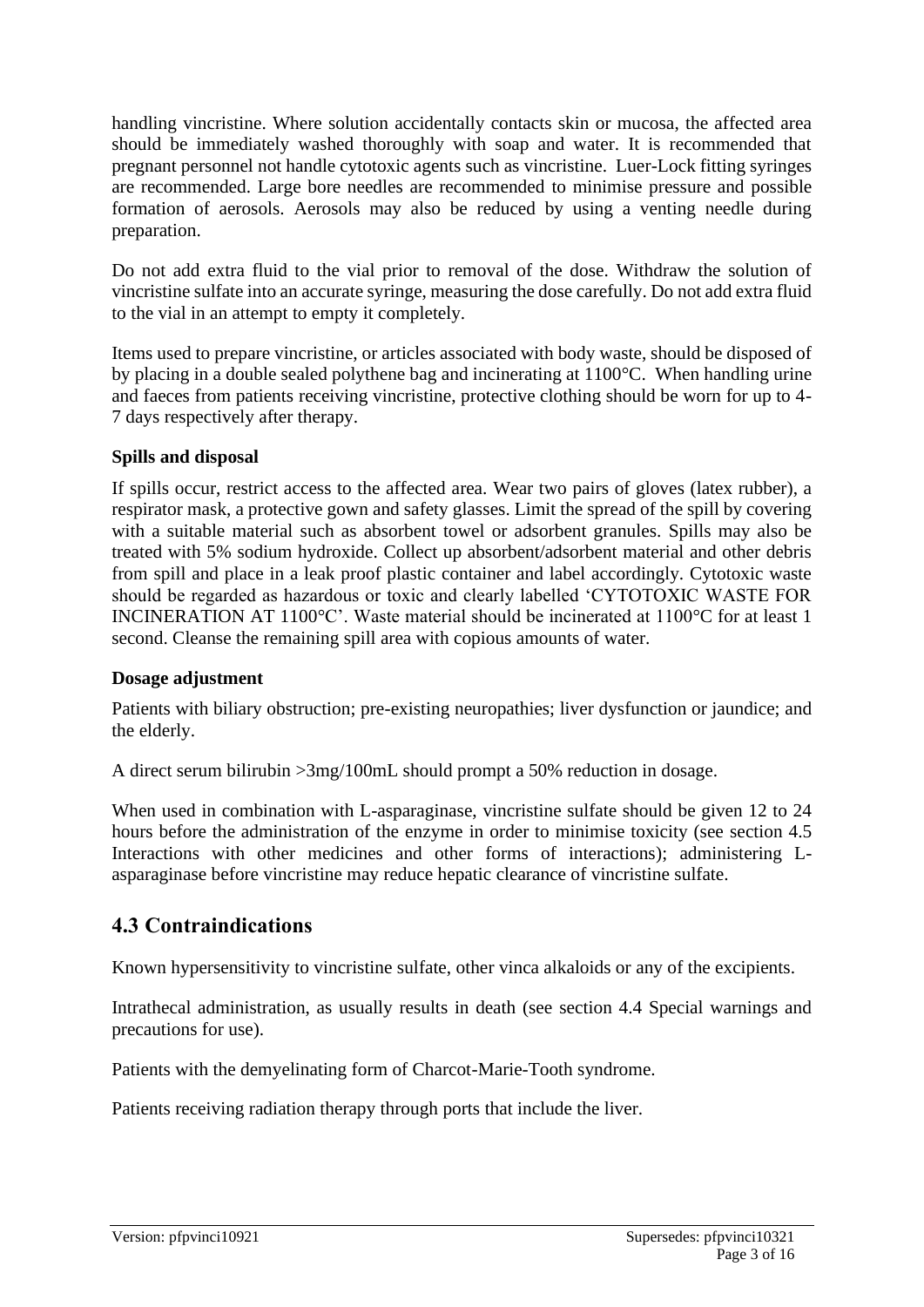# **4.4 Special warnings and precautions for use**

Vincristine should be used only by physicians experienced in therapy with cytotoxic agents.

#### **Precautions for Administration**

This preparation is for intravenous use only. Can be fatal if administered intrathecally (see sections 4.2 Dose and method of administration and 4.3 Contraindications).

Vincristine is an irritant and should not be given intramuscularly, subcutaneously or intrathecally. Intrathecal administration of vincristine is usually fatal.

When dispensed, flexible plastic containers containing this product should be labelled:

#### **FOR INTRAVENOUS USE ONLY. FATAL IF GIVEN BY ANY OTHER ROUTE.**

#### **Emergency Treatment of Accidental Intrathecal Administration**

Treatment of patients following accidental intrathecal administration of vincristine has included immediate removal of spinal fluid and flushing with Lactated Ringer's solution, as well as other solutions but this has not prevented ascending paralysis and death. In one case, progressive paralysis in an adult was arrested by the following treatment initiated immediately after the intrathecal injection:

a) As much spinal fluid was removed as could be safely done through lumbar access.

b) The subarachnoid space was flushed with Lactated Ringer's solution infused continuously through a catheter in a cerebral lateral ventricle at the rate of 150mL/h. The fluid was removed through a lumbar access.

c) As soon as fresh frozen plasma became available, the fresh frozen plasma, 25mL, diluted in 1L of Lactated Ringer's solution was infused through the cerebral ventricular catheter at the rate of 75mL/h with removal through the lumbar access. The rate of infusion was adjusted to maintain a protein level in the spinal fluid of 150mL/dL.

d) Glutamic acid, 10g was given intravenously over 24 hours followed by 500mg three times daily by mouth for one month or until neurological dysfunction stabilised. The role of glutamic acid in this treatment is not certain and may not be essential.

#### **Extravasation**

Vincristine is a vesicant and may cause a severe local reaction on extravasation. If leakage into the surrounding tissue occurs, the infusion should be discontinued immediately and any remaining portion of the dose should be introduced into another vein. Local injection of hyaluronidase with the application of moderate heat has been used to disperse the drug and minimise discomfort and tissue damage.

#### **Neurotoxicity**

Neurotoxicity is the most common dose-limiting side effect (see section 4.8 Adverse effects). The development of neuromuscular effects is generally sequential with initial sensory impairment and paraesthesiae. With further treatment neuritic pain may develop and, later, motor difficulties. There have been no reports of any agent that can reverse these neuromuscular manifestations. Exacerbation of pre-existing neurological disorders may occur.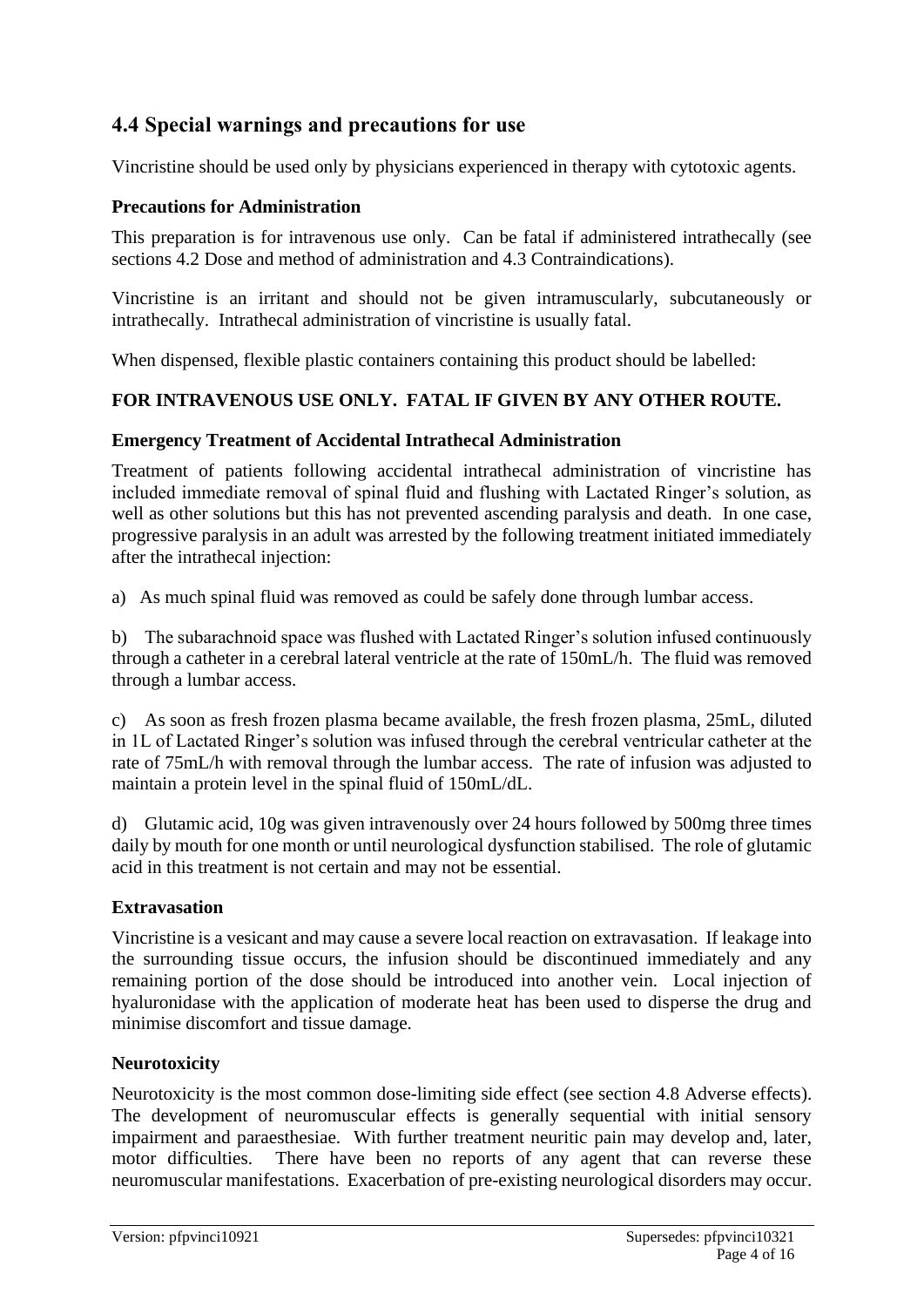Discontinuation of treatment should be considered if neuromuscular effects continue to be a problem.

Neurologic side effects of vincristine may be increased with the concomitant use of other neurotoxic agents, patients with pre-existing neuromuscular disease, in the elderly or in patients who have had previous irradiation. Particular attention should be given to dosage and neurological side effects in these patients.

#### **Haematological**

Effective therapy with vincristine is less likely to be followed by granulocytopenia than is the case with vinblastine and other oncolytic agents. A study of the side effects of vincristine injection solution in all age groups reveals that it is usually neuromuscular rather than bone marrow toxicity that limits dosage. Leucopoenia is not common following therapy, however because of the possibility of granulocytopenia, both physician and patient should remain alert for signs of any complicating infection.

Although pre-existing granulocytopenia does not necessarily contraindicate the administration of vincristine, the appearance of granulocytopenia and/or a complicating infection during treatment warrants careful consideration before giving the next dose.

#### **Genito-urinary**

Hyperuricaemia may occur in some patients receiving vincristine, especially those with non-Hodgkin's lymphomas or leukaemia. In some patients uric acid nephropathy may result. These effects may be minimised by adequate hydration, alkalinisation of the urine and/or administration of allopurinol (see section 4.5 Interactions with other medicines and other forms of interactions).

#### **Urate Nephrotoxicity**

Acute urate nephropathy, which may occur after the administration of oncolytic agents, has been reported with vincristine. The risk/benefit should be considered in patients with a history of gout or urate renal stones.

#### **Treatment of Central Nervous System Leukaemia**

Vincristine penetrates the blood-brain barrier poorly, so alternate chemotherapeutic agents or routes of administration may be required for central nervous system leukaemia. **Vincristine must not be administered intrathecally.**

#### **Alopecia**

Alopecia is the most common adverse effect associated with vincristine therapy, occurring in 20-70% of patients. It is reversible upon discontinuation of the drug.

#### **Optic**

Avoid accidental contamination of the eyes, as vincristine is highly irritant and may cause corneal ulceration. The eyes should be washed with water immediately and thoroughly.

#### **Respiratory**

Acute shortness of breath, severe bronchospasm and respiratory distress syndrome has been reported following the administration of vinca alkaloids. These reactions have been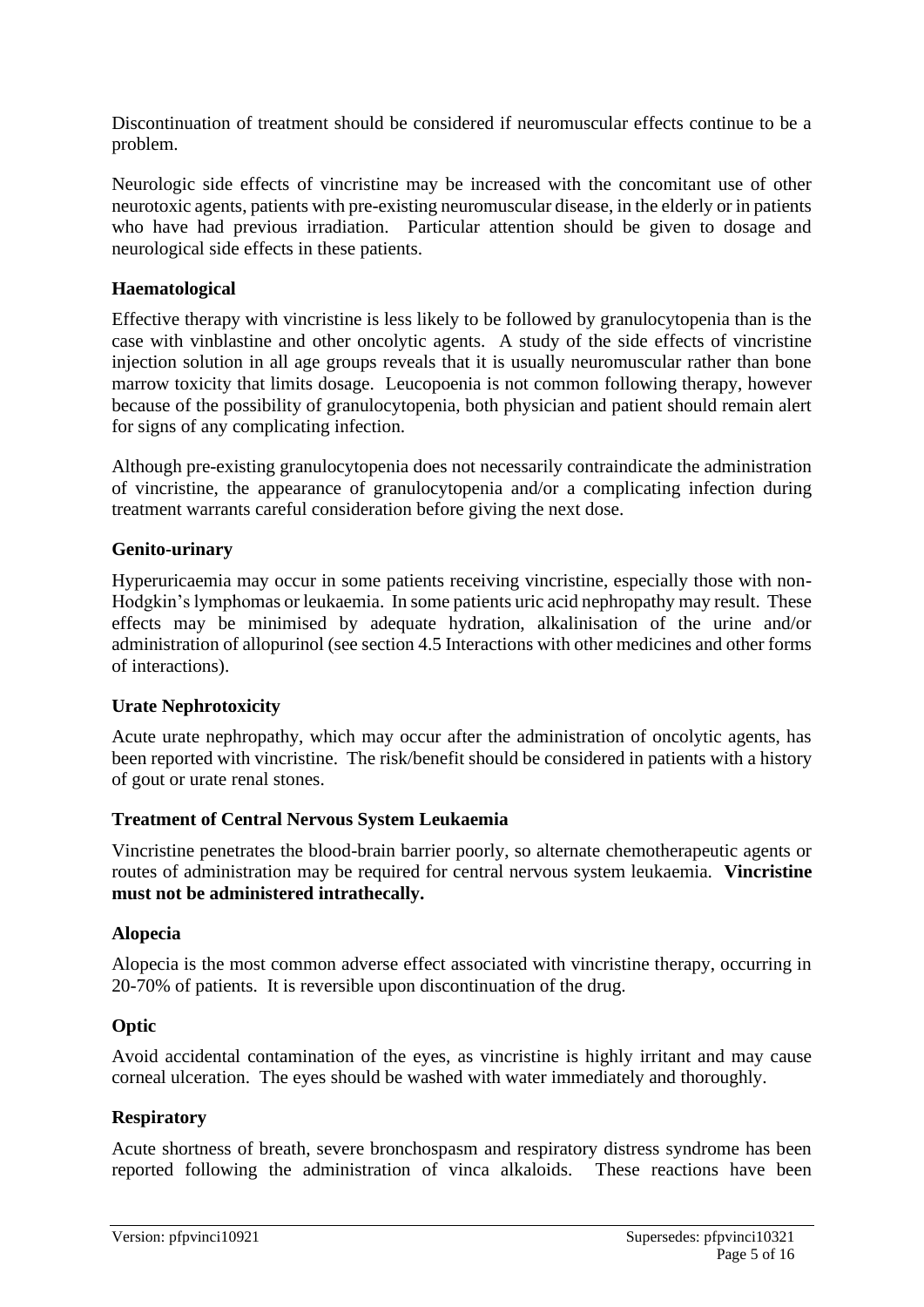encountered most frequently when the vinca alkaloid was used in combination with Mitomycin-C and may be serious when there is pre-existing pulmonary dysfunction. The onset of dyspnoea may occur minutes to several hours after the vinca alkaloid is administered, and may occur up to two weeks following the dose of Mitomycin-C. Progressive dyspnoea requiring chronic therapy may occur. Vincristine therapy should be discontinued and should not be re-administered.

#### **Secondary Malignancies**

Patients who received vincristine chemotherapy in combination with anti-cancer drugs known to be carcinogenic have developed second malignancies. The contributing role of vincristine in this development has not been determined.

#### **Gastrointestinal**

Constipation and paralytic ileus are not uncommon and are frequently associated with abdominal cramps. Stool softeners, mild laxatives and enemas may be helpful. A routine prophylactic regimen of laxative and enemas is usually recommended for patients receiving vincristine. Constipation may take the form of upper colon impaction, and on physical examination, the rectum may be empty. Colicky abdominal pain coupled with an empty rectum may mislead the physician. A flat film of the abdomen is useful in demonstrating this condition. All cases have responded to high enemas and laxatives. Paralytic ileus (which mimics the 'surgical abdomen') may occur, particularly in young children and the elderly. The ileus will reverse itself with temporary discontinuance of vincristine and with symptomatic care.

#### **Endocrine**

Hypersecretion of antidiuretic hormone has been reported in patients receiving vincristine therapy. In these patients hyponatraemia associated with increased urinary sodium excretion occurs without evidence of renal or adrenal disease, hypotension, dehydration, azotaemia or clinical oedema. With fluid deprivation, improvement occurs in the hyponatraemia and in the renal loss of sodium.

#### **Infection**

The risks and benefits should be considered before vincristine is administered to patients with an infection, due to its immunosuppressive effects. It should be administered with caution to patients with herpes zoster or with existing or recent chicken pox (including recent exposure), as there is a risk of severe generalised disease developing.

#### **Immunisation**

Immunisation of patients being treated with vincristine should only be undertaken with extreme caution (see section 4.5 Interactions with other medicines and other forms of interactions). People in close contact with the patient, especially family members, should postpone immunisation with oral polio vaccines.

#### **Use in hepatic impairment**

Impaired hepatic function or jaundice may warrant dosage adjustments, as vincristine is metabolised in the liver and excreted in the bile. An increase in the severity of side-effects may be experienced by patients with liver disease sufficient to decrease biliary excretion.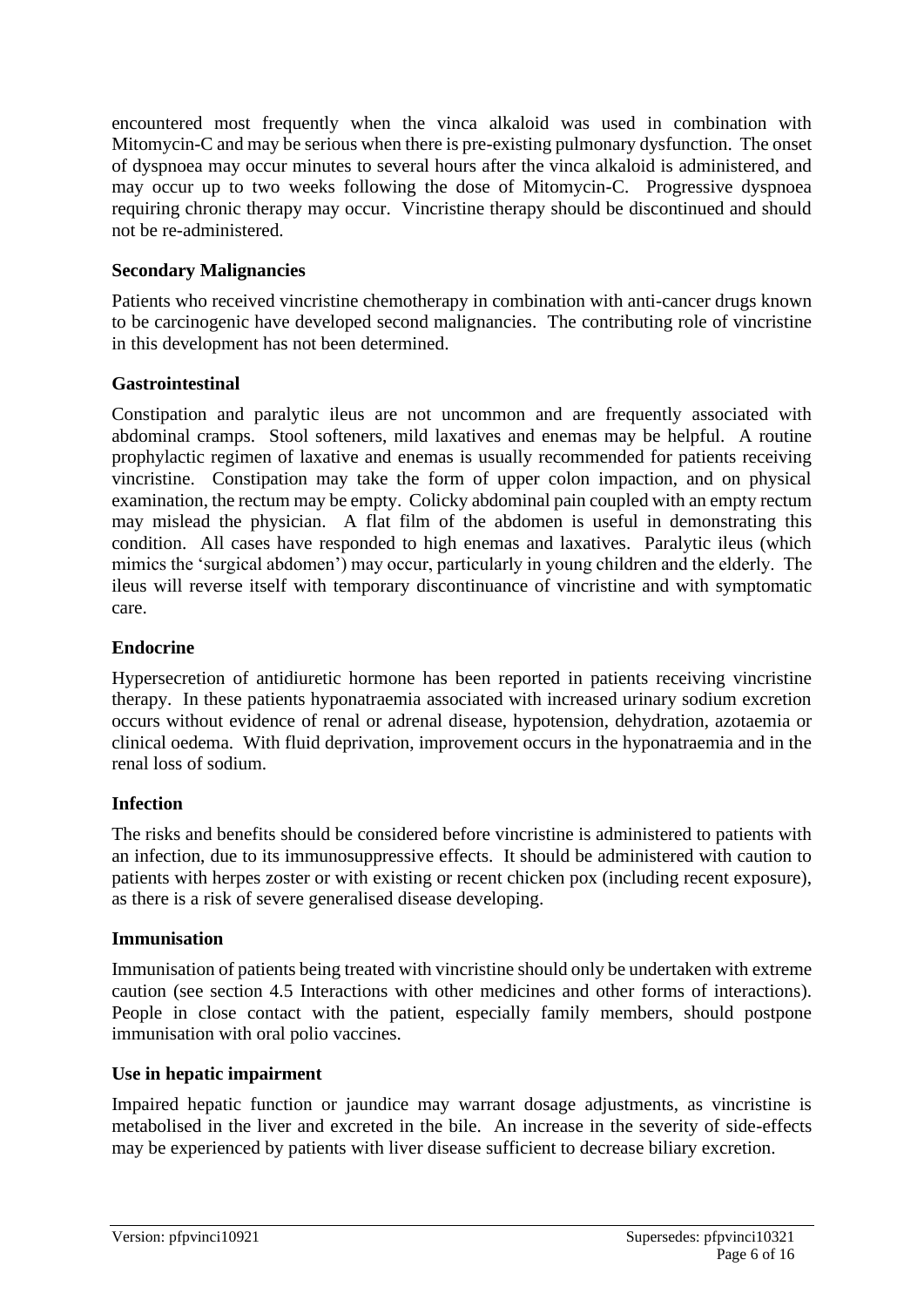#### **Use in renal impairment**

No data available.

#### **Use in the elderly**

See section 4.4 Special warnings and precautions for use: Neurotoxicity; Gastrointestinal. See section 4.2 Dose and method of administration, Dosage adjustment.

#### **Paediatric use**

See section 4.4 Special warnings and precautions for use: Gastrointestinal.

#### **Effects on laboratory tests**

Because dose-limiting clinical toxicity is manifested as neurotoxicity, clinical evaluation (e.g. history, physical evaluation) is necessary to detect the need for dosage modification. Following administration of Vincristine Sulfate Injection, some individuals may have a fall in the whiteblood-cell count or platelet count, particularly when previous therapy or the disease itself has reduced bone marrow function. Therefore, a complete blood count should be done before administration of each dose. Acute elevation of serum uric acid may also occur during induction of remission in acute leukaemia; thus, such levels should be determined frequently during the first 3 to 4 weeks of treatment or appropriate measures taken to prevent uric acid nephropathy. The laboratory performing these tests should be consulted for its range of normal values.

Hepatocellular dysfunction has been noted in some patients treated with vincristine sulfate. It is therefore recommended that liver function tests be performed on initiation of vincristine therapy and at periodic intervals during therapy depending on the patients clinical state, dosage and concomitant therapy.

# **4.5 Interactions with other medicines and other forms of interactions**

#### **Anti-gout Agents**

Allopurinol may increase the incidence of cytotoxic induced bone-marrow depression. The mechanism for this potentiation has not been fully classified.

Dosage adjustment of anti-gout agents (e.g., allopurinol, colchicine, probenecid or sulfinpyrazone) may be necessary to control hyperuricaemia and gout, since vincristine may raise the concentration of blood uric acid.

#### **Drugs Acting on the Peripheral Nervous System**

The neurotoxicity of vincristine may be additive with that of other drugs acting on the peripheral nervous system (e.g. asparaginase and isoniazid) (see section 4.2 Dose and method of administration).

#### **Doxorubicin**

The concurrent use of doxorubicin with vincristine and prednisolone may produce increased myelosuppression; it is recommended that this combination be avoided.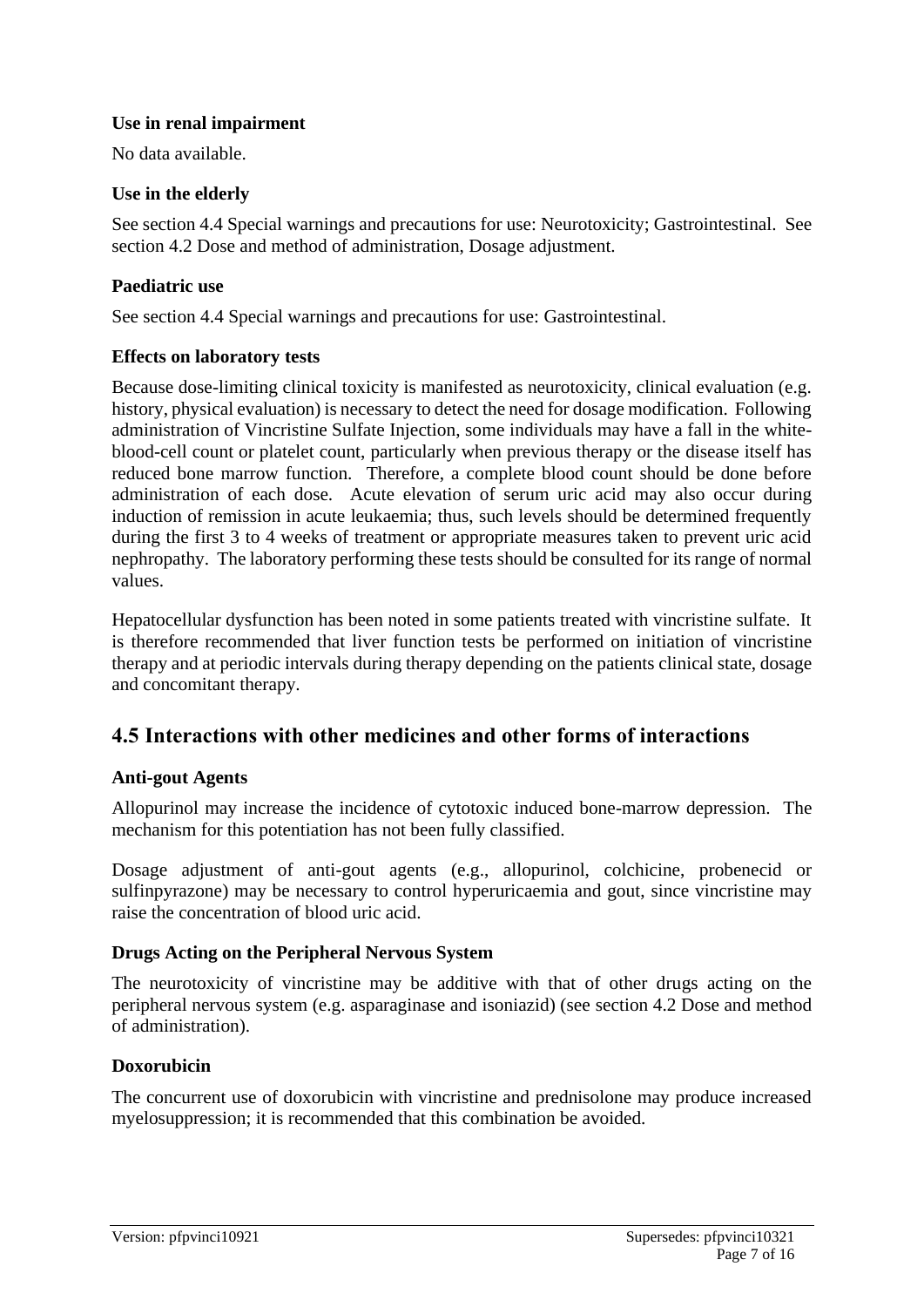#### **Methotrexate**

Vincristine appears to increase the cellular uptake of methotrexate by malignant cells and this principle has been applied in high-dose methotrexate therapy. The clinical importance of this interaction is not known however. It has also been reported that a 2.5 fold increase of methotrexate levels in C.S.F. occurred when vincristine was given 23 hours after high dose methotrexate therapy was initiated. The effect lasted approximately 3 hours.

#### **Oral Quinolones**

Due to decreased absorption of the antimicrobial agent, the antimicrobial effect of oral quinolones (ciprofloxacin, norfloxacin and ofloxacin) may be decreased by administration of vincristine.

#### **Nifedipine**

Nifedipine decreases the clearance of vincristine.

#### **Phenytoin**

The simultaneous oral or intravenous administration of phenytoin and antineoplastic chemotherapy combinations that included vincristine has been reported to reduce blood levels of the anticonvulsant and to increase seizure activity. Dosage adjustment of phenytoin, based on serial blood level monitoring, should be made when it is used in combination with vincristine. The contribution of vincristine to this interaction is not certain. The interaction may result from reduced absorption of phenytoin and an increase in the rate of its metabolism and elimination.

#### **Vaccines**

Because normal defence mechanisms may be suppressed by vincristine therapy, concurrent use with a live virus vaccine may potentiate the replication of the vaccine virus, may increase adverse effects of the vaccine virus, and/or may decrease the patient's antibody response to the vaccine. The patient's antibody response to killed virus vaccine may also be decreased. Immunisation of these patients should be undertaken only with extreme caution after careful review of the patient's haematological status and only with the knowledge and consent of the physician managing vincristine therapy. The interval between discontinuation of medications that cause immune suppression and restoration of the patient's ability to respond to the vaccine depends on many factors; estimates vary from 3 months to 1 year.

#### **Voriconazole**

Although not studied *in vitro* or *in vivo*, voriconazole may increase the plasma concentrations of vinca alkaloids including vincristine sulfate and lead to neurotoxicity. Therefore, it is recommended that dose adjustment of vincristine sulfate be considered.

#### **CYP 3A4 Inhibitors/Inducers**

Caution should be exercised in patients concurrently taking drugs known to inhibit/induce drug metabolism by hepatic cytochrome P450 isoenzymes in the CYP 3A sub-family or in patients with hepatic dysfunction. Concurrent administration of vincristine sulfate with itraconazole or fluconazole (known inhibitors of the same metabolic pathway) has been reported to cause an earlier onset and/or increased severity of neuromuscular side effects. Inducers like St. John's wort should be given cautiously.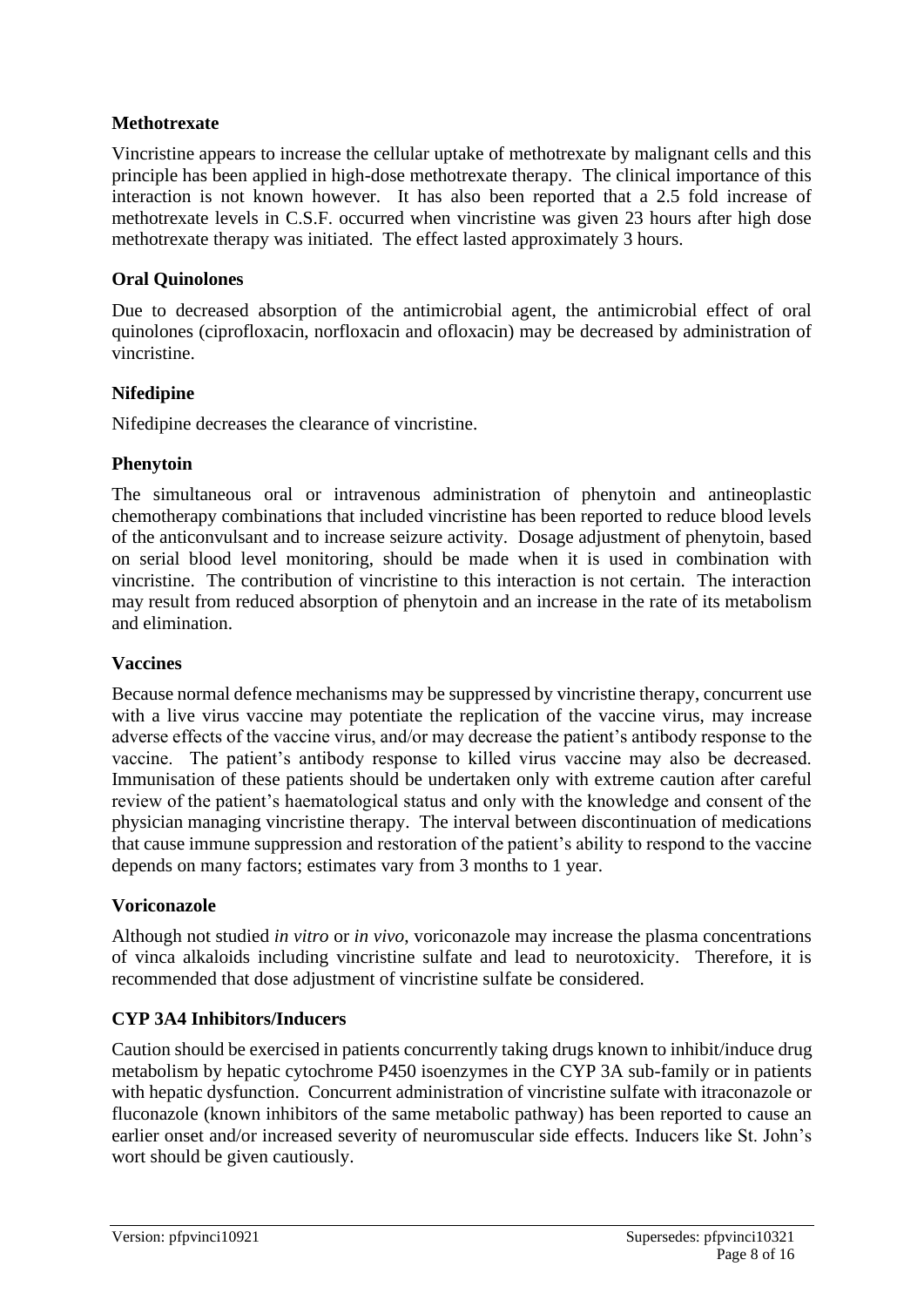#### **Digoxin**

Studies have shown that cancer chemotherapy and radiation therapy have resulted in decreased absorption of the digitalis glycosides digoxin and B-acetyldigoxin administered in tablet forms. Serial monitoring of digoxin blood levels before, during and after chemotherapy should be initiated so that any necessary dosage adjustment can be made.

#### **Mitomycin**

Concurrent administration of mitomycin with vincristine may increase the incidence of acute shortness of breath and severe bronchospasm (see section 4.4 Special warnings and precautions for use).

#### **Ototoxic Drugs**

Vincristine should be used with extreme caution with potentially ototoxic drugs such as the platinum-containing antineoplastic agents, as temporary or permanent hearing impairment has been reported in patients receiving vinca alkaloids (see section 4.8 Adverse effects (undesirable effects)).

#### **Bleomycin**

Thromboembolism or Raynaud's syndrome may occur if bleomycin is used with vinca alkaloids and other agents such as cisplatin or etoposide (see section 4.8 Adverse effects (undesirable effects)).

#### **Radiation Therapy**

When chemotherapy is being given in conjunction with radiation therapy the use of vincristine should be delayed until radiation therapy has been completed.

### **4.6 Fertility, pregnancy and lactation**

#### **Effects on fertility**

Fertility following treatment with vincristine alone for malignant disease has not been studied in humans. Clinical reports of both male and female patients who received multiple-agent chemotherapy that included vincristine indicate that azoospermia and amenorrhoea can occur in post-pubertal patients. Recovery occurred many months after completion of chemotherapy in some, but not all, patients. When the same treatment is administered to pre-pubertal patients, permanent azoospermia and amenorrhoea are much less likely.

#### **Use in pregnancy – Pregnancy Category D**

Vincristine can cause foetal harm when administered to a pregnant woman. In several animal species vincristine is embryotoxic and teratogenic with doses that are non-toxic to the pregnant animal. There are no adequate and well controlled studies in pregnant women. If this drug is used during pregnancy or if the patient becomes pregnant while receiving this drug, she should be advised of the potential hazard to the foetus. Women of child-bearing potential should be advised to avoid becoming pregnant.

#### **Use in lactation**

It is not known whether vincristine is excreted in human milk. Because many drugs are excreted in human milk and because of the potential for serious adverse reactions due to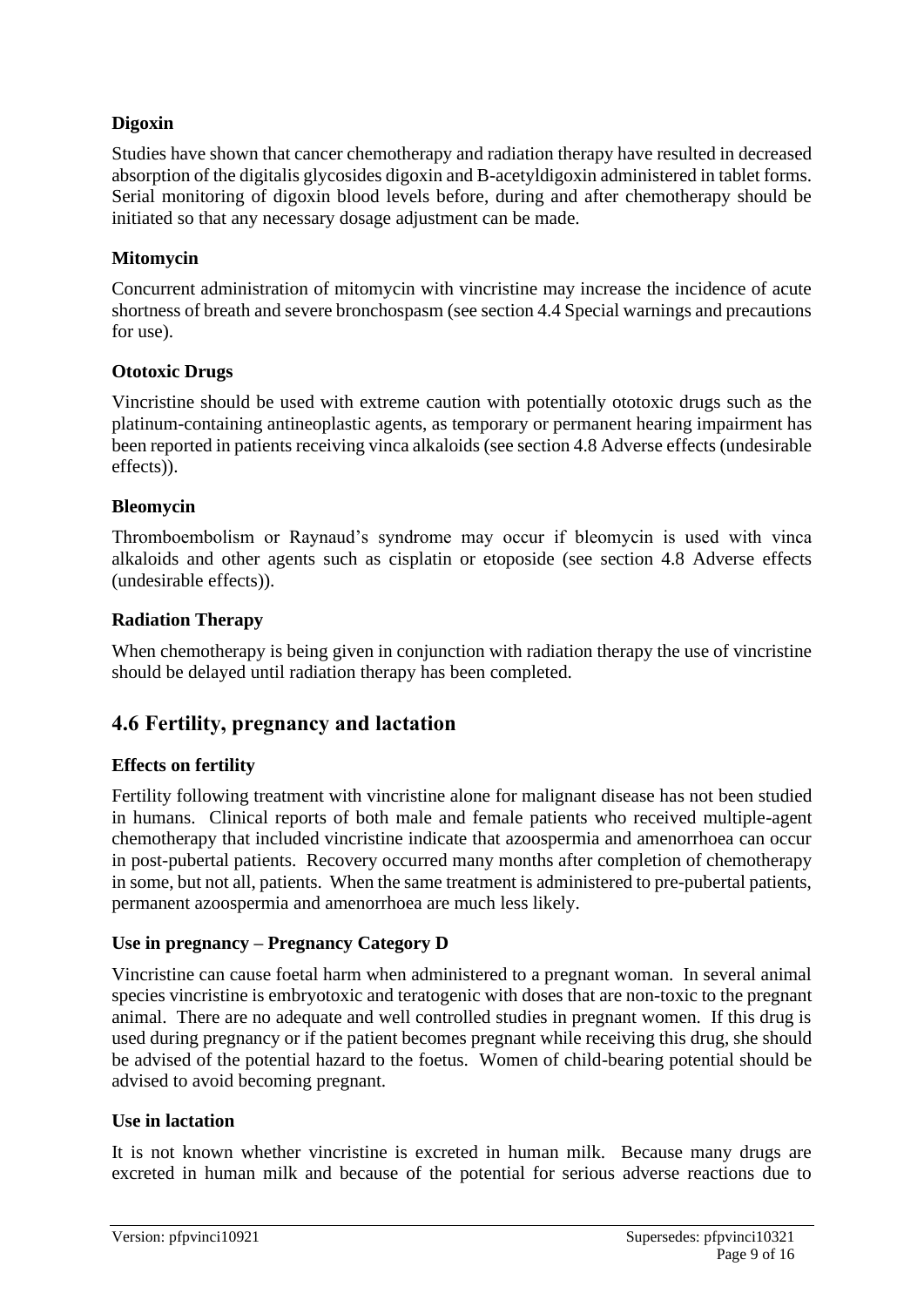vincristine in breastfed infants, a decision should be made either to discontinue breastfeeding or the drug, taking into account the importance of the drug to the mother. Vincristine should not be administered to women while they are breast-feeding.

# **4.7 Effects on ability to drive and use machines**

The effects of this medicine on a person's ability to drive and use machines were not assessed as part of its registration. However, adverse effects of vincristine sulfate (with unknown frequency) may include dizziness, visual disturbances and neuromuscular effects which could affect the ability to drive or use machines. See Section 4.8 Adverse effects (undesirable effects).

# **4.8 Adverse effects (undesirable effects)**

In general, adverse reactions are reversible and are related to dosage and cumulative dosage. The use of small amounts of vincristine daily for long periods is not advised. The most common adverse reaction is alopecia; the most troublesome adverse reactions are neuromuscular in origin.

When single, weekly doses of the drug are employed, the adverse effects of leucopenia, neuritic pain, and constipation occur but are of short duration (ie. less than 7 to 10 days). When the dosage is reduced, these effects may lessen or disappear. The severity of such effects seems to increase when the calculated amount of vincristine is given in divided doses. Other adverse effects such as hair loss, sensory loss, paraesthesia, difficulty in walking, slapping gait, loss of deep-tendon reflexes and muscle wasting may persist for at least as long as therapy is continued. Generalised sensorimotor dysfunction may become progressively more severe with continued treatment. Although most such symptoms usually disappear by about the sixth week after discontinuance of treatment, some neuromuscular difficulties may persist for prolonged periods in some patients. Regrowth of hair may occur while maintenance therapy continues.

The reported adverse reactions are listed below by system organ class and by frequency. Frequencies are defined as: very common ( $\geq 1/10$ ;  $\geq 10\%$ ), common ( $\geq 1/100$  to  $\leq 1/10$ ;  $\geq 1\%$  to <10%), uncommon ( $\geq 1/1,000$  to <1/100;  $\geq 0.1\%$  to <1%), rare ( $\geq 1/10,000$  to <1/1,000;  $\geq 0.01\%$ to  $\langle 0.1\%$ ), very rare ( $\langle 1/10,000; \langle 0.01\% \rangle$ ), and frequency not known (cannot be estimated from the available data).

**Table 1: Adverse Reactions Table**

| <b>System Organ</b><br><b>Class</b>               | <b>Very Common</b>                         | Common | <b>Uncommon</b> | <b>Frequency not</b><br>known                                      |
|---------------------------------------------------|--------------------------------------------|--------|-----------------|--------------------------------------------------------------------|
| Blood and<br>Lymphatic System<br><b>Disorders</b> | Thrombocytopenia <sup>a</sup> ,<br>anaemia |        |                 | Granulocytopenia,<br>leucopoenia                                   |
| Immune System<br><b>Disorders</b>                 |                                            |        |                 | Anaphylactic<br>reaction <sup>b</sup> ,<br>angioedema <sup>b</sup> |
| Endocrine<br><b>Disorders</b>                     |                                            |        |                 | Inappropriate<br>antidiuretic<br>hormone secretion <sup>c</sup>    |
| Metabolism and<br><b>Nutrition Disorders</b>      | Hyponatraemia,<br>decreased appetite       |        |                 | Dehydration,<br>hyperuricaemia                                     |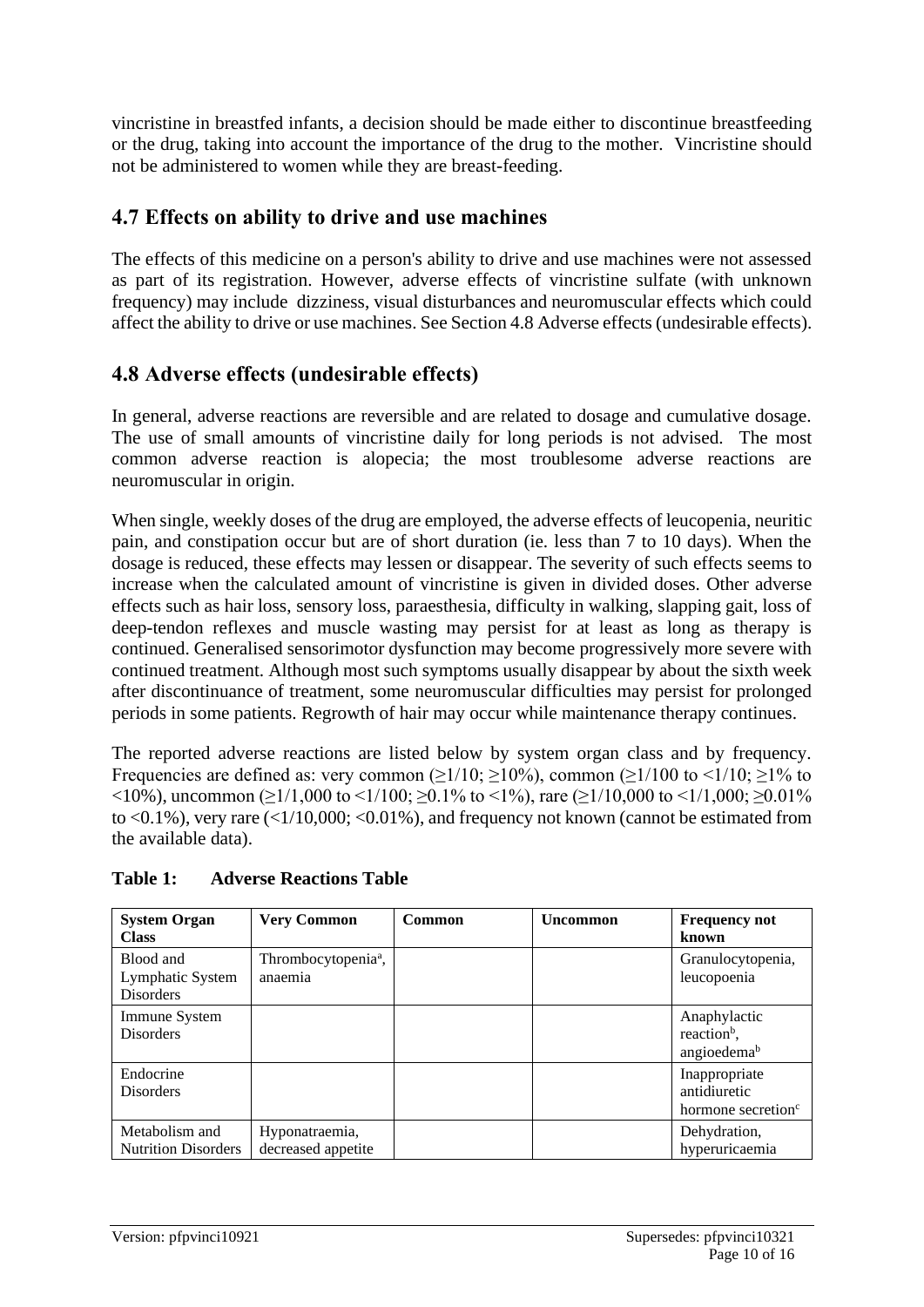| <b>System Organ</b><br><b>Class</b>                                   | <b>Very Common</b>                                                 | Common                                      | <b>Uncommon</b>   | <b>Frequency not</b><br>known                                                                                                                                                                                                                                                                                                                              |
|-----------------------------------------------------------------------|--------------------------------------------------------------------|---------------------------------------------|-------------------|------------------------------------------------------------------------------------------------------------------------------------------------------------------------------------------------------------------------------------------------------------------------------------------------------------------------------------------------------------|
| Psychiatric<br>disorders                                              |                                                                    |                                             |                   | Depression,<br>agitation, insomnia,<br>hallucination,<br>altered state of<br>consciousness                                                                                                                                                                                                                                                                 |
| Nervous System<br>Disorders <sup>d</sup>                              | Peroneal nerve<br>palsy <sup>e</sup> , paraesthesia                |                                             | Coma <sup>p</sup> | Paralysis,<br>convulsion <sup>f, p</sup> ,<br>cranial nerve<br>palsies multiple <sup>g</sup> ,<br>sensory loss,<br>autonomic<br>neuropathy,<br>areflexia,<br>neuralgia, salivary<br>gland pain, nerve<br>injury, nystagmus,<br>ataxia, myoclonus,<br>motor dysfunction,<br>balance disorder,<br>gait disturbance,<br>hypoaesthesia,<br>dizziness, headache |
| <b>Eye Disorders</b>                                                  |                                                                    |                                             |                   | Blindness transient,<br>optic atrophy <sup>h</sup>                                                                                                                                                                                                                                                                                                         |
| Ear and Labyrinth<br>Disorders                                        |                                                                    |                                             |                   | Deafness <sup>i</sup> , vertigo                                                                                                                                                                                                                                                                                                                            |
| Cardiac Disorders                                                     |                                                                    |                                             |                   | Myocardial<br>infarction <sup>j</sup> ,<br>coronary artery<br>disease                                                                                                                                                                                                                                                                                      |
| Vascular Disorders                                                    |                                                                    |                                             |                   | Hypotension,<br>hypertension                                                                                                                                                                                                                                                                                                                               |
| Respiratory,<br>Thoracic and<br>Mediastinal<br>Disorders              |                                                                    | Oropharyngeal<br>pain                       |                   | Acute respiratory<br>distress syndrome,<br>bronchospasm                                                                                                                                                                                                                                                                                                    |
| Gastrointestinal<br><b>Disorders</b>                                  | Constipation <sup>k</sup> ,<br>abdominal pain,<br>vomiting, nausea | Ileus paralytic <sup>1</sup> ,<br>diarrhoea |                   | Intestinal<br>perforation,<br>gastrointestinal<br>necrosis, stomatitis,<br>mouth ulceration                                                                                                                                                                                                                                                                |
| Hepatobiliary<br><b>Disorders</b>                                     |                                                                    |                                             |                   | Venoocclusive<br>liver disease <sup>m</sup>                                                                                                                                                                                                                                                                                                                |
| Skin and<br>Subcutaneous<br><b>Tissue Disorders</b>                   | Alopecia                                                           |                                             |                   | Rash <sup>b</sup> ,<br>photosensitivity<br>reaction, defective<br>sweating                                                                                                                                                                                                                                                                                 |
| Musculoskeletal,<br><b>Connective Tissue</b><br>and Bone<br>Disorders | Myalgia, bone pain                                                 | Pain in jaw                                 |                   | Muscle atrophy,<br>pain in extremity,<br>back pain                                                                                                                                                                                                                                                                                                         |
| Renal and Urinary<br><b>Disorders</b>                                 |                                                                    | Urinary retention <sup>n</sup>              |                   | Urate nephropathy,<br>polyuria, dysuria,<br>atonic urinary<br>bladder                                                                                                                                                                                                                                                                                      |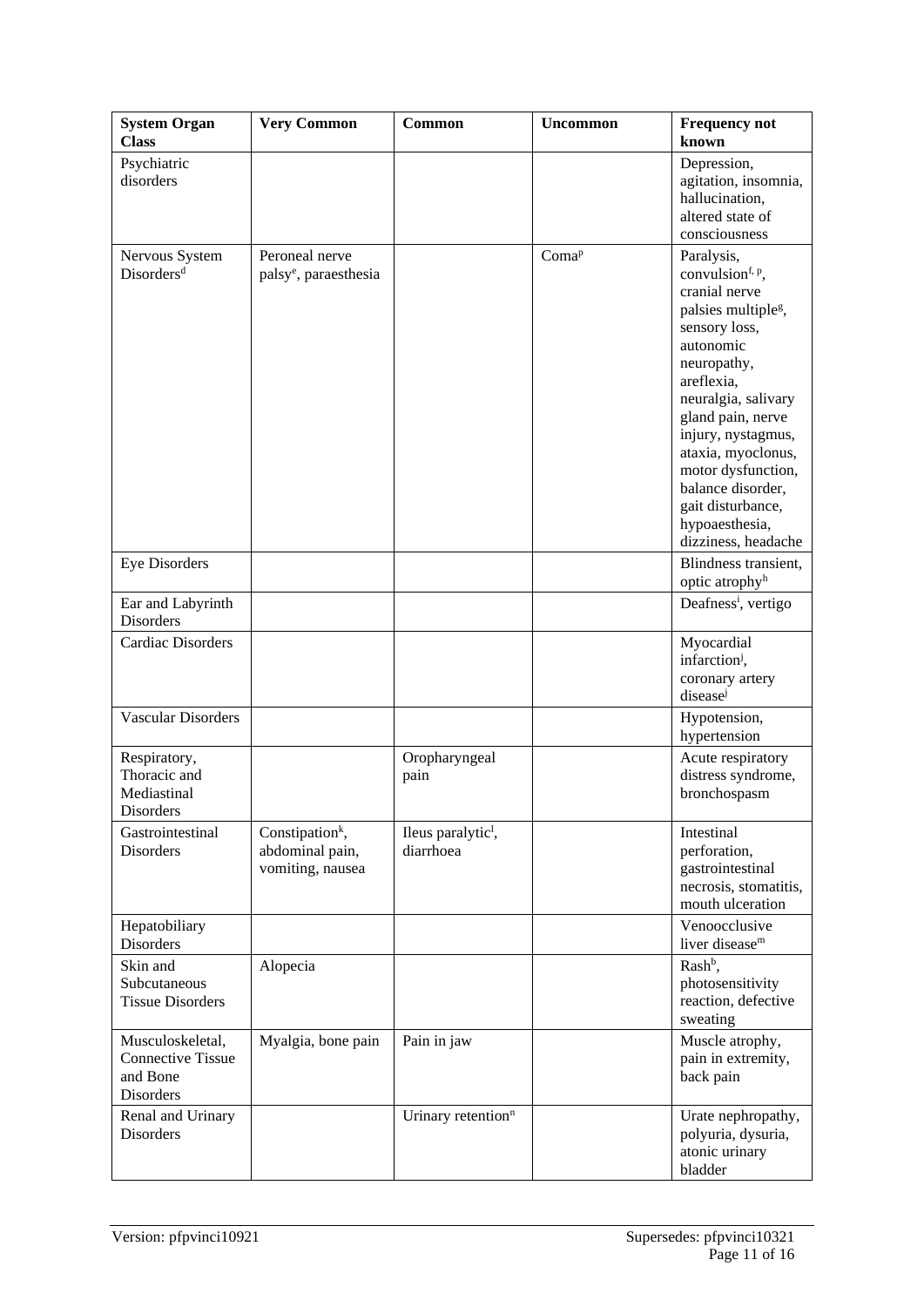| <b>System Organ</b><br><b>Class</b>                               | <b>Very Common</b>            | <b>Common</b> | <b>Uncommon</b> | <b>Frequency not</b><br>known                                         |
|-------------------------------------------------------------------|-------------------------------|---------------|-----------------|-----------------------------------------------------------------------|
| Reproductive<br>system and breast<br>disorders                    |                               |               |                 | Erectile<br>dysfunction,<br>decreased libido                          |
| <b>General Disorders</b><br>and Administration<br>Site Conditions |                               |               |                 | Pyrexia, injection<br>site reaction,<br>abnormal Valsalva<br>response |
| Investigations                                                    | Weight decreased <sup>o</sup> |               |                 |                                                                       |

a. If thrombocytopenia is present when treatment begins, it may actually improve before the appearance of marrow remission.

b. Reported in patients receiving vincristine as part of a multi-drug chemotherapy regimen.

c. Manifested by high urinary sodium excretion in the presence of hyponatraemia, renal or adrenal disease, hypotension, and dehydration.

d. Often dose limiting.

e. Manifests as foot drop and slapping gait.

f. Frequently with hypertension.

g. Especially affecting the extra-ocular and laryngeal muscles.

h. With blindness.

i. Temporary or permanent.

j. Reported in association with chemotherapy combinations that included vincristine when given to patients previously treated with mediastinal radiation.

k. Constipation may take the form of upper colon impaction and the rectum may be found to be empty on physical examination.

l. Paralytic ileus may occur particularly in young children. The ileus will reverse itself upon temporary discontinuance of vincristine and with symptomatic care.

m. Especially in children

n. Other drugs known to cause urinary retention (particularly in the elderly) should, if possible, be discontinued for the first few days following administration of vincristine.

o. Reported at high doses

p. Several instances reported in children.

#### **Reporting suspected adverse effects**

Reporting suspected adverse reactions after registration of the medicinal product is important. It allows continued monitoring of the benefit-risk balance of the medicinal product. Healthcare professionals are asked to report any suspected adverse reactions at [www.tga.gov.au/reporting](http://www.tga.gov.au/reporting-problems)[problems.](http://www.tga.gov.au/reporting-problems)

#### **4.9 Overdose**

Overdosage with vincristine produces reactions that are mainly extensions of the adverse effects, as these are dose related. Therefore, following administration of doses higher than those recommended, patients can be expected to experience side effects in an exaggerated fashion. The treatment of vincristine overdosage is purely supportive and symptomatic, as no antidote has yet been found.

Adults may experience severe symptoms after single doses of  $3mg/m<sup>2</sup>$  or more. In children under 13 years death has occurred following doses ten times those recommended for therapy. Severe symptoms may occur in this patient group following dosages of 3 to  $4mg/m<sup>2</sup>$ .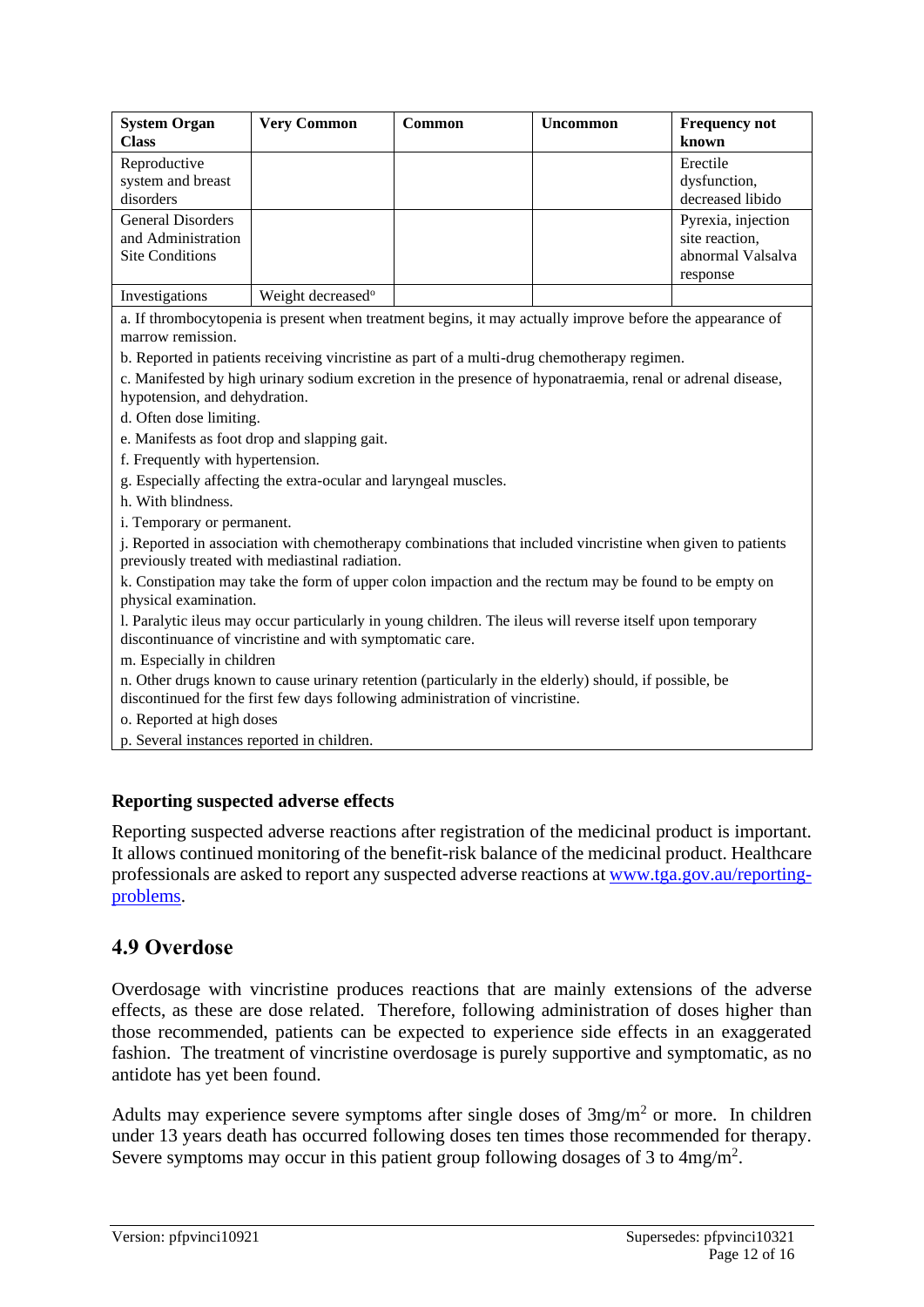Anticonvulsants such as phenobarbitone may be beneficial in controlling seizures. If profound neutropenia develops, surveillance for the presence of infection by culture, protective isolation and early treatment with antibiotics when infection is suspected, may be necessary. Fluid restriction and possibly the use of an appropriate diuretic may have to be instituted to prevent side effects resulting from hypersecretion of antidiuretic hormone. Enemas or cathartics may be used to prevent ileus (in some cases decompression of the G.I. tract may be necessary). Routine monitoring of the cardiovascular system is also recommended together with daily blood counts as an indicator for transfusion requirements.

Isolated case reports suggest that folinic acid may be helpful in treating humans who have received an overdose of vincristine. A suggested schedule is to administer 15mg of folinic acid intravenously every 3 hours for 24 hours and then every 6 hours for at least 48 hours. Theoretical tissue levels of vincristine derived from pharmacokinetic data are predicted to remain significantly elevated for at least 72 hours. Treatment with folinic acid does not eliminate the need for supportive measures.

An increase in the severity of side effects may be experienced in patients with liver disease with diminished biliary excretion.

Enhanced faecal excretion of parenterally administered vincristine has been demonstrated in dogs pretreated with cholestyramine. There are no published clinical data on the use of cholestyramine as an antidote in humans. Nor is there published clinical data on the consequences of oral ingestion of vincristine. Should oral ingestion occur the stomach should be evacuated, and activated charcoal administered orally as a cathartic.

Most of an intravenous dose of vincristine is excreted in the bile after rapid tissue binding. Because only very small amounts of the drug appear in dialysate, haemodialysis is not likely to be helpful in cases of overdosage.

For information on the management of overdose, contact the Poisons Information Centre on 13 11 26 (Australia).

# **5. PHARMACOLOGICAL PROPERTIES**

### **5.1 Pharmacodynamic properties**

#### **Mechanism of action**

Antineoplastic agent. Antimitotic.

The precise mechanism of action of vincristine sulfate remains under investigation. Vincristine appears to affect cell mitosis by interfering with microtubular proteins and causing an arrest of cell division during the metaphase. It is cell cycle phase specific.

#### **Clinical trials**

No data available.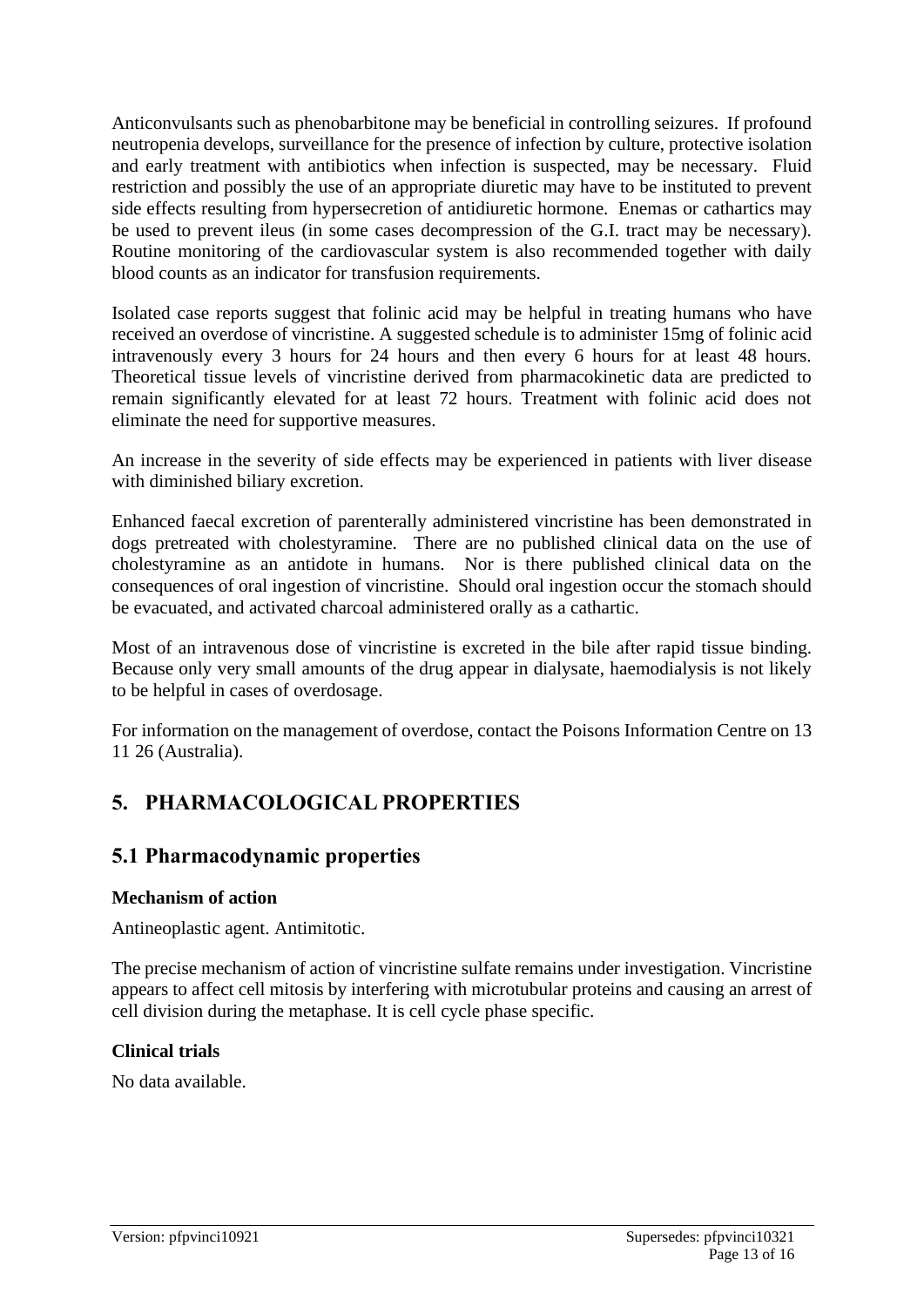# **5.2 Pharmacokinetic properties**

#### **Distribution**

After intravenous administration, vincristine is rapidly distributed to body tissues. Vincristine is extensively protein bound (75%) and is reported to be concentrated in blood platelets. Vincristine does not penetrate the central nervous system to any significant degree.

#### **Metabolism and Excretion**

Vincristine is extensively metabolised in the liver. The main route of elimination is via the bile into the faeces. About 80% of an intravenous dose of vincristine appears in the faeces and 10- 20% is excreted in the urine.

# **5.3 Preclinical safety data**

#### **Genotoxicity**

Neither *in vivo* nor *in vitro* laboratory tests have conclusively demonstrated the mutagenicity of this product.

#### **Carcinogenicity**

No evidence of carcinogenicity was found following intraperitoneal administration of vincristine in rats and mice, although this study was limited.

# **6. PHARMACEUTICAL PARTICULARS**

### **6.1 List of excipients**

Mannitol

Sodium Hydroxide

Sulfuric Acid

Water for Injections

Refer to Section 2: QUALITATIVE AND QUANTITATIVE COMPOSITION

### **6.2 Incompatibilities**

Vincristine Sulfate Injection should not be diluted in solutions that raise or lower the pH outside the range of 3.5 to 5.5. It should not be mixed with anything other than 0.9% sodium chloride or 5% glucose. See section 4.2 Dose and method of administration: Method of administration.

# **6.3 Shelf life**

In Australia, information on the shelf life can be found on the public summary of the Australian Register of Therapeutic Goods (ARTG). The expiry date (month/year) is stated on the package after EXP.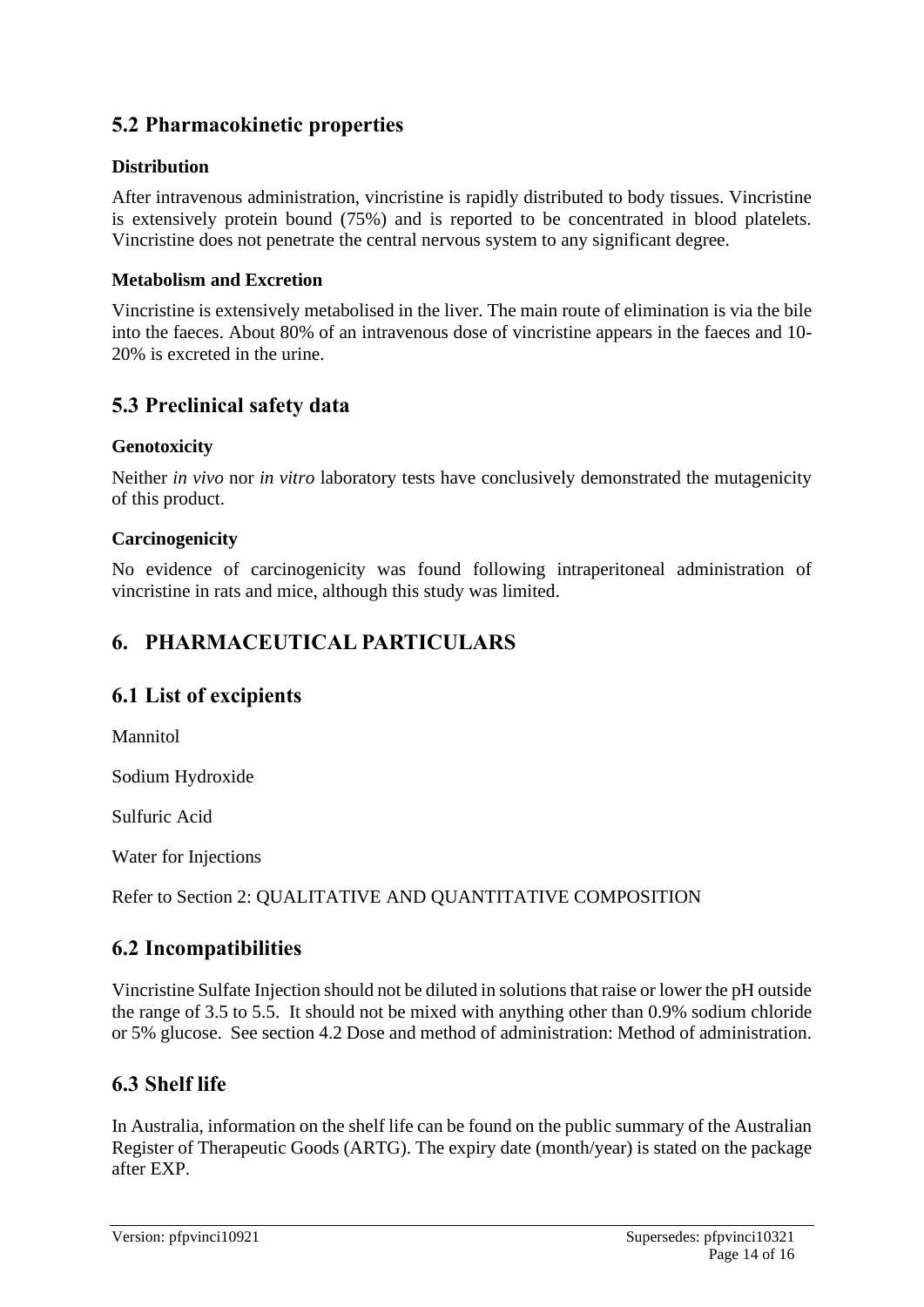# **6.4 Special precautions for storage**

Store between 2-8°C. Refrigerate, do not freeze. Protect from light. Single use only. Discard unused portion.

# **6.5 Nature and contents of container**

Vincristine Sulfate Injection 1mg in 1mL (sterile) Plastic Vial (5's).

Vincristine Sulfate Injection 2mg in 2mL (sterile) Plastic Vial (5's).

\*Vincristine Sulfate Injection 5mg in 5mL (sterile) Plastic Vial (5's).

\* For Hospital Use Only.

## **6.6 Special precautions for disposal**

See section 4.2 Dose and method of administration: Handling precautions; Spills and disposal.

### **6.7 Physicochemical properties**

Vincristine sulfate is the salt of an alkaloid obtained from the periwinkle plant Vinca rosea (Catharanthus roseus).

#### **Chemical structure**



#### **Molecular formula**

 $C_{46}H_{56}N_4O_{10}$ ,  $H_2SO_4$ 

#### **Molecular weight**

923.1